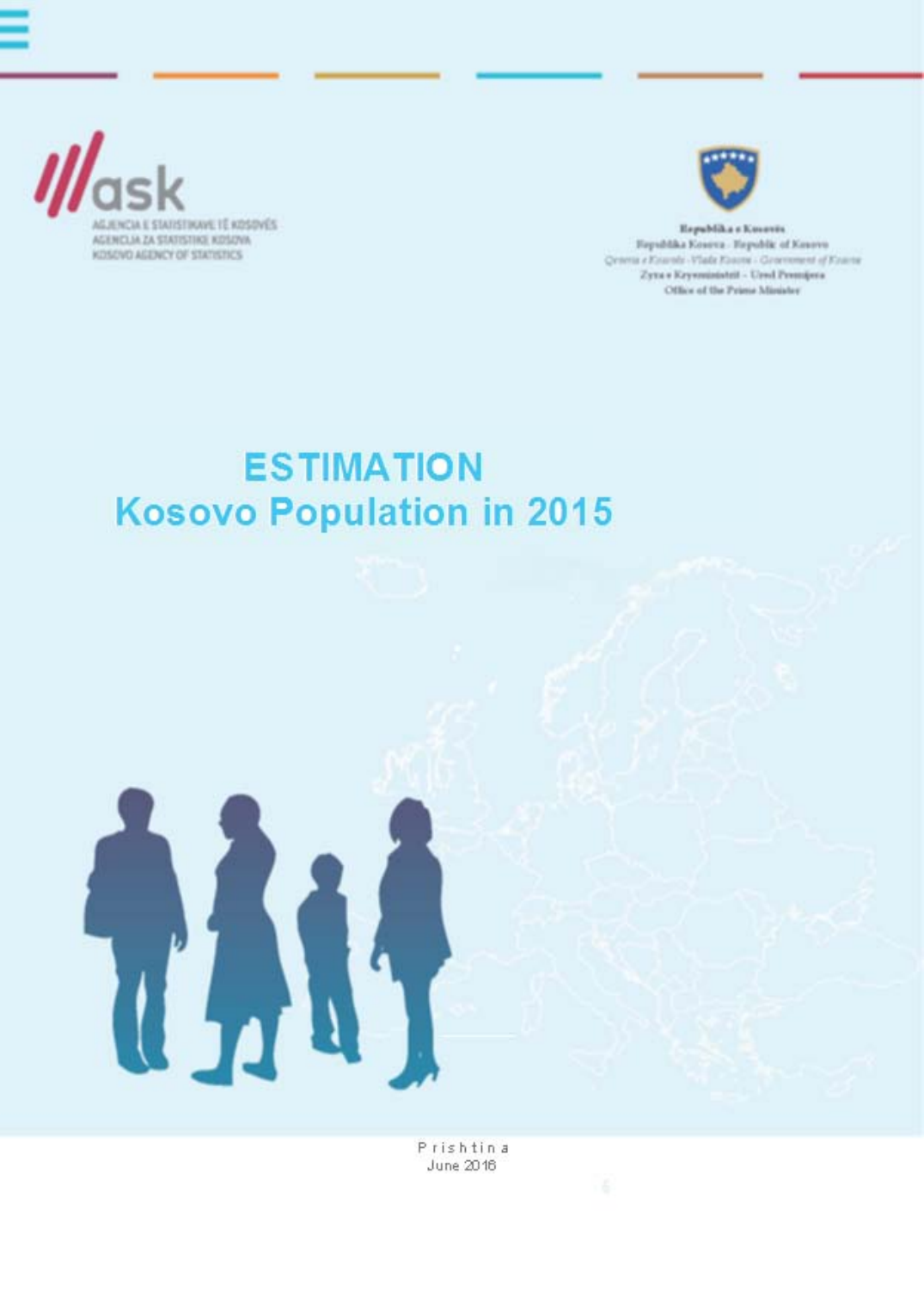

Republika e Kosoves Republika Kosova-Republic of Kosovo Qeveria - Vlada -Government Zyra e Kryeministrit -Ured Premijera -Office of the Prime Minister Agjencia e Statistikave të Kosovës - Agencija za Statistike Kosova - Kosovo Agency of Statistics

# **ESTIMATION Kosovo Population in 2015**

P r i s h t i n a June 2016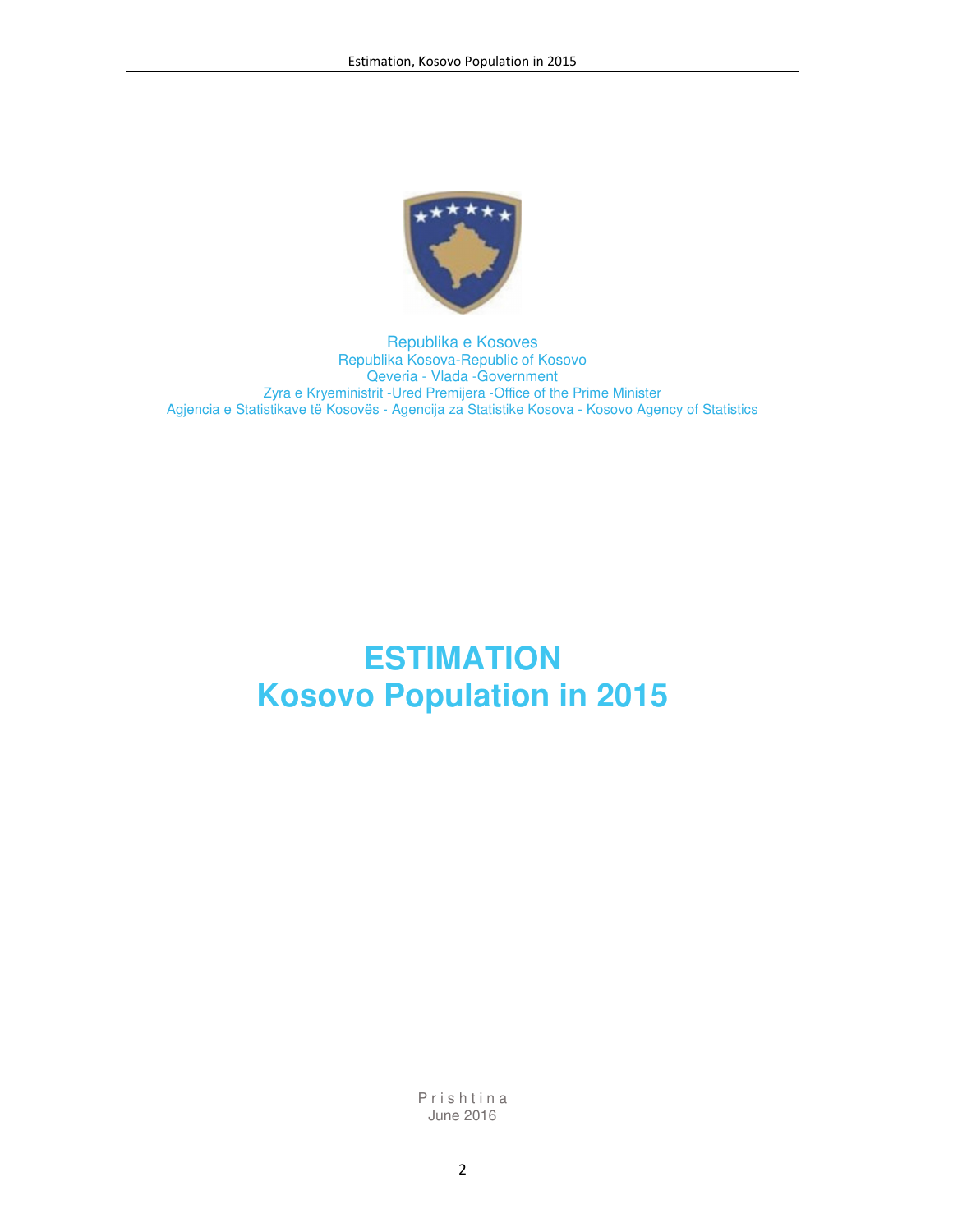## **List of abbreviations and symbols**

| KAS -          | Kosovo Agency of Statistics                                |
|----------------|------------------------------------------------------------|
| RAE -          | Roma, Ashkali and Egyptian communities                     |
| MIA -          | Ministry of Internal Affairs                               |
| $IOM -$        | International Organization for Migration                   |
| <b>UNHCR-</b>  | United Nations High Commissioner for Refugees              |
|                | <b>EUROSTAT</b> - Statistical Office of the European Union |
| <b>EFTA-</b>   | European Free Trade Association                            |
| 0 -            | The data is less than 0.5 of the given measurement unit    |
| $\mathbb{R}$ = | Missing data                                               |
|                | No occurrence                                              |

Publisher: Kosovo Agency of Statistics (KAS) Publication date: June 2016 ©: Kosovo Agency of Statistics Reproduction is authorized if the source is indicated. For more information see: <u>http://ask.rks-gov.net</u>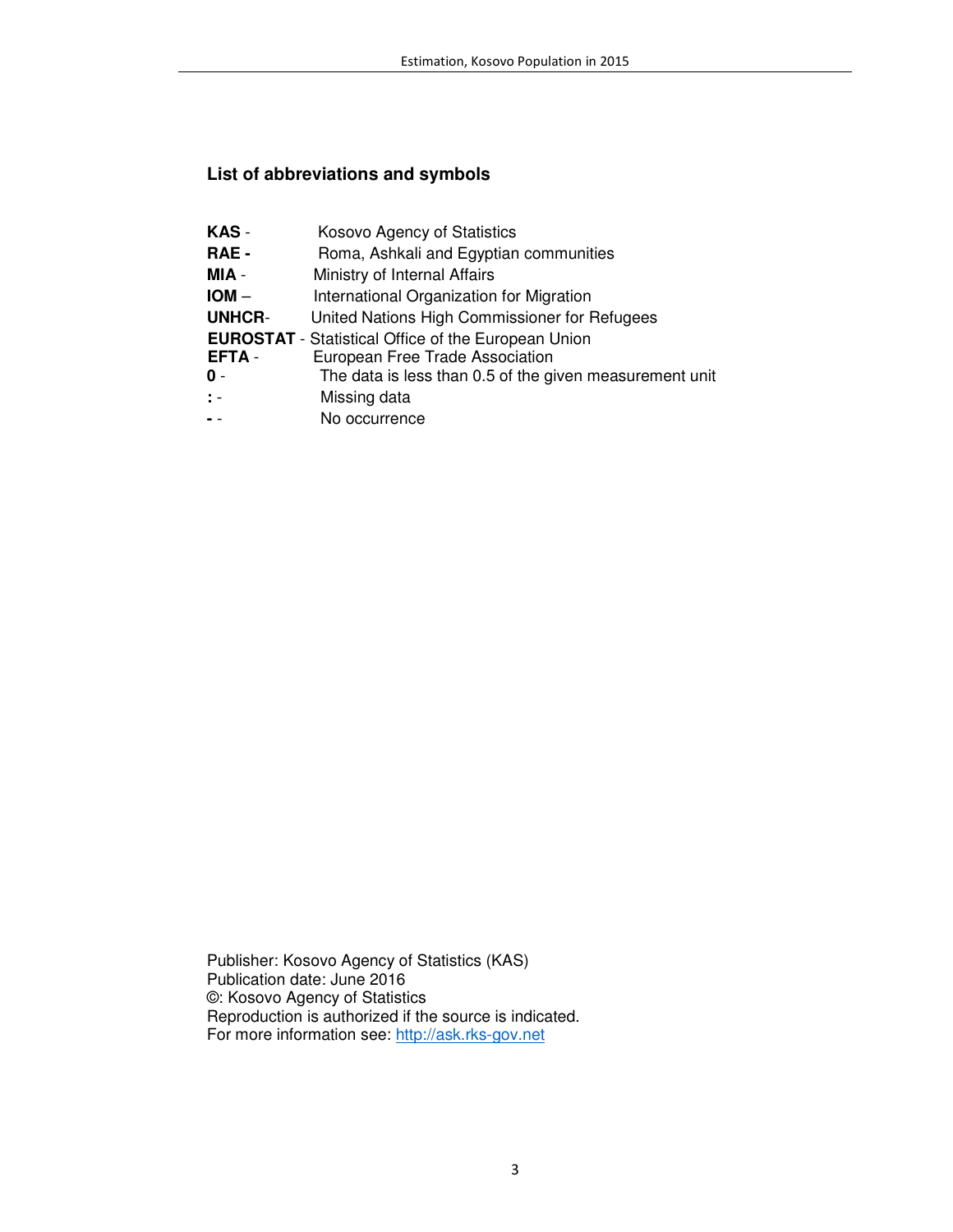## **F o r e w o r d**

The estimation of Kosovo population is intended to provide an accurate statistical estimate of the population which is necessary, practically and standardly required annually by the institutions of official statistics of a country.

This is due to the fact that in the period between two Censuses (ten years) there are significant changes in the population of a country, municipality or settlement and population estimation is more than necessary for issuing significant socio-economic indicators. The Kosovo Agency of Statistics (KAS) will continue to estimate, each year, the number of population at the country and municipal level. Annual statistical data on the population are fundamental for studying and determining a wide range of analysis. Especially their relation and special importance to social and economic issues at certain municipal, national and regional level.

Population statistics are a significant denominator and indicator for decision-makers, analysts, researchers, and various data users. Population data is the key component for national account estimates, employment, and other socio-economic issues. Therefore, for all data users, these are the latest official data estimated for the number of Kosovo's population at municipal level for 2015.

This report was prepared by the staff of the Kosovo Agency of Statistics.

In the preparation of the publication contributed: PhD. sc. Bashkim Bellaqa, Director of the Department of Social Statistics MA. Avni Kastrati, Head of Population Statistics Division - processing and analyzing data Sanije Uka, Senior Officer for Population Statistics Arijeta Sojeva, Senior Officer for Vital Statistics Elvira Tahiri, Officer for Population Statistics Vjollca Berisha, Officer for Vital Statistics Ahmet Cakolli, Design Officer.

> Chief Executive Officer, KAS Isa Krasniqi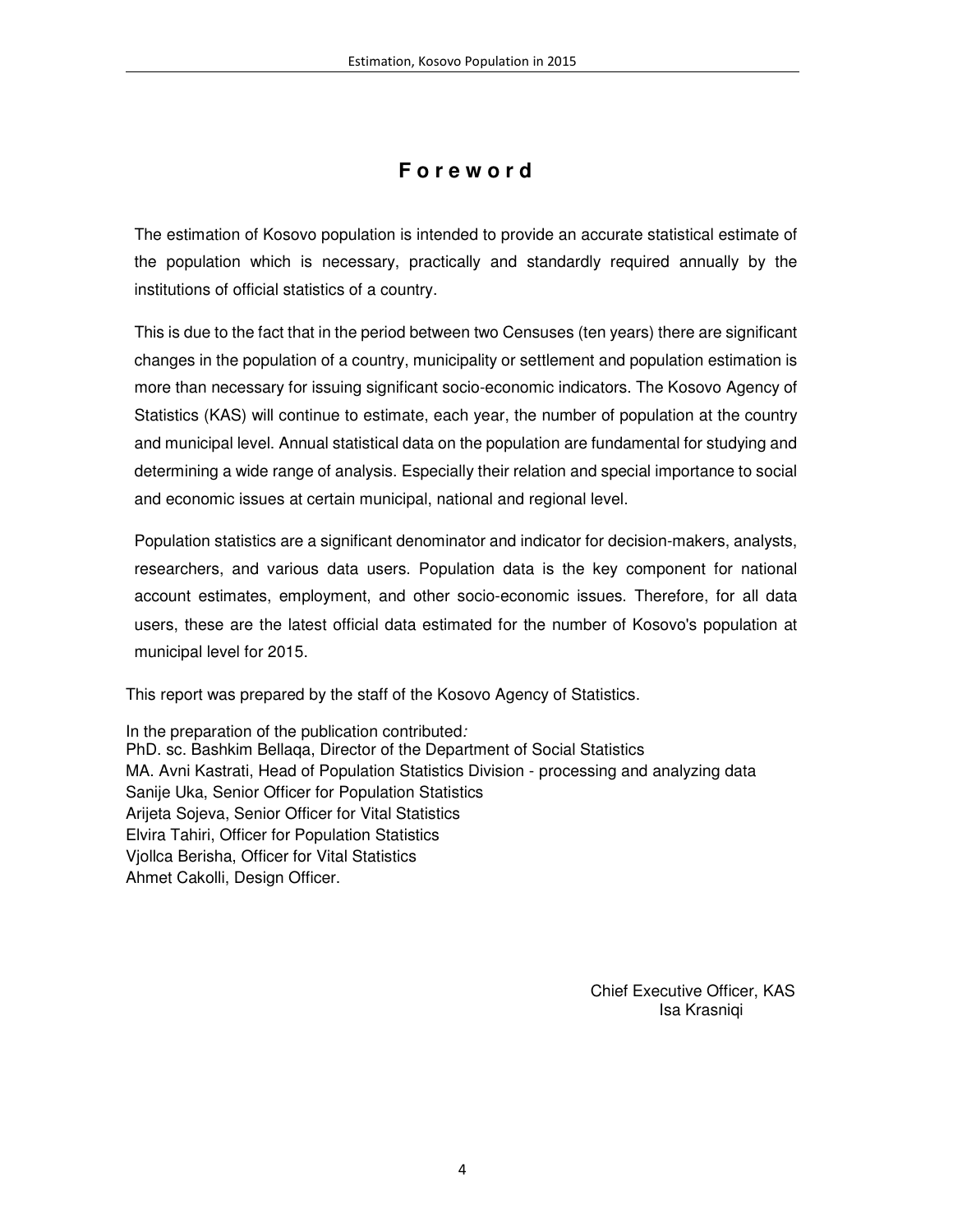## **Contents**

#### Page

| Balance of international migration (net migration) in Kosovo for 2015 was -55,572 8   |  |
|---------------------------------------------------------------------------------------|--|
| Tab. 1. Kosovo's population in 2014 and natural increase in 2015 at municipal level 9 |  |
| Tab. 2. In total, Kosovo's population in 2014 and migration for 2015  10              |  |
|                                                                                       |  |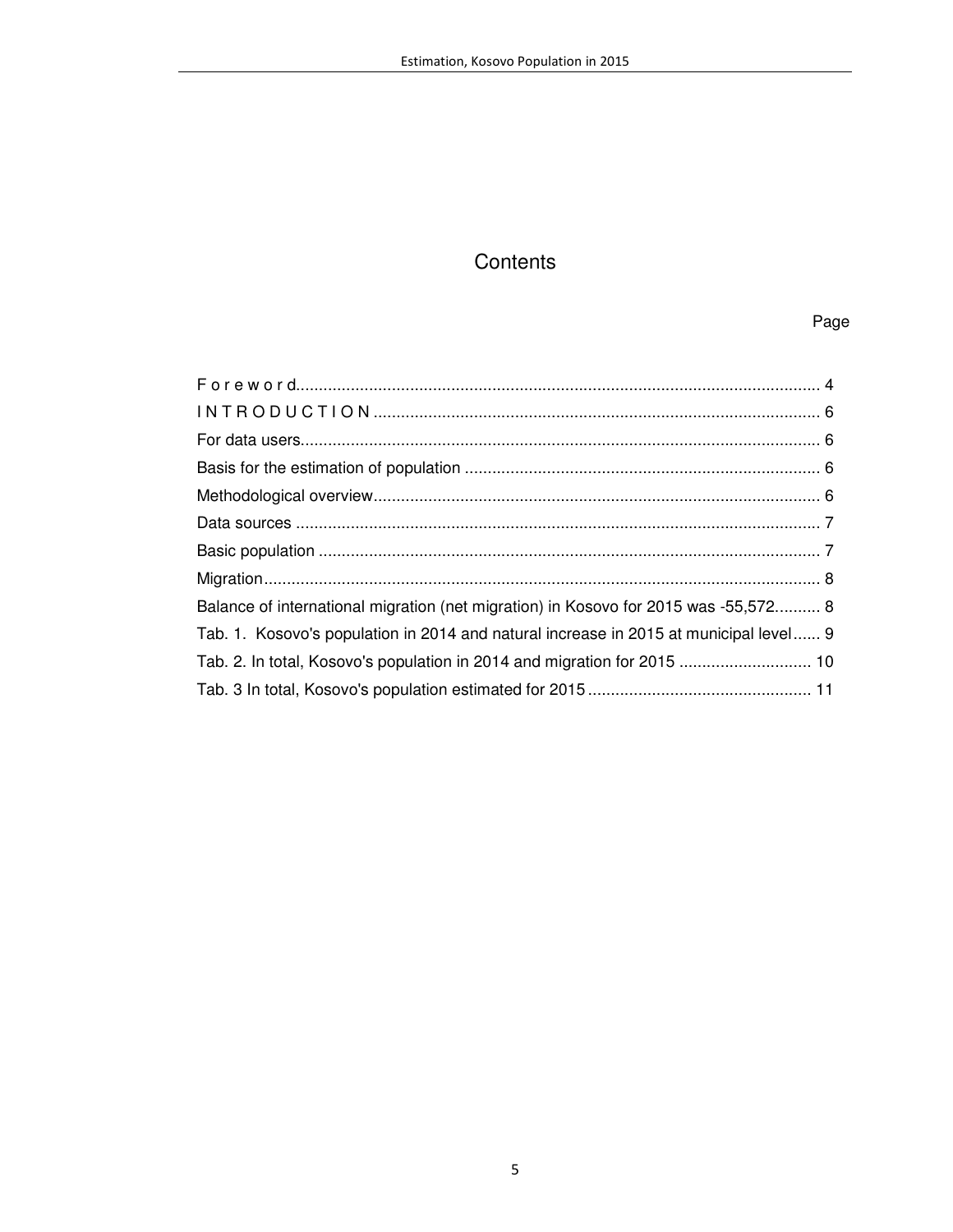## **I N T R O D U C T I O N**

### **For data users**

This report includes changes in the number of population (natural increase and migration) during the period 01 January to 31 December 2015 in the territory of Kosovo.

### **Basis for the estimation of population**

In preparing this estimation, KAS applied methods of population estimation that are applied by statistical institutions by utilizing various resources. The database to estimate the population number for 2015 is the estimated number of resident population in Kosovo at the end of 2014.

#### **Methodological overview**

To estimate the number of resident population at the national/municipal level, the population is affected by Fertility, Mortality and Migration. (FMM).

Population rating: basic population  $+$  fertility rate - mortality  $\pm$  external/internal migration.

The estimated final data on the number of population at municipality level are calculated according to the following procedures:

#### $Pn + (N-M)+(I-E)$

- Pn Number of inhabitants estimated for the given year (2014)
- N Number of Live Births (Natality), 01 January to 31 December, 2015
- M Number of deaths (Mortality), 01 January to 31 December, 2015
- I Immigration, 01 January to31 December, 2015
- E Emigration, 01 January to 31 December, 2015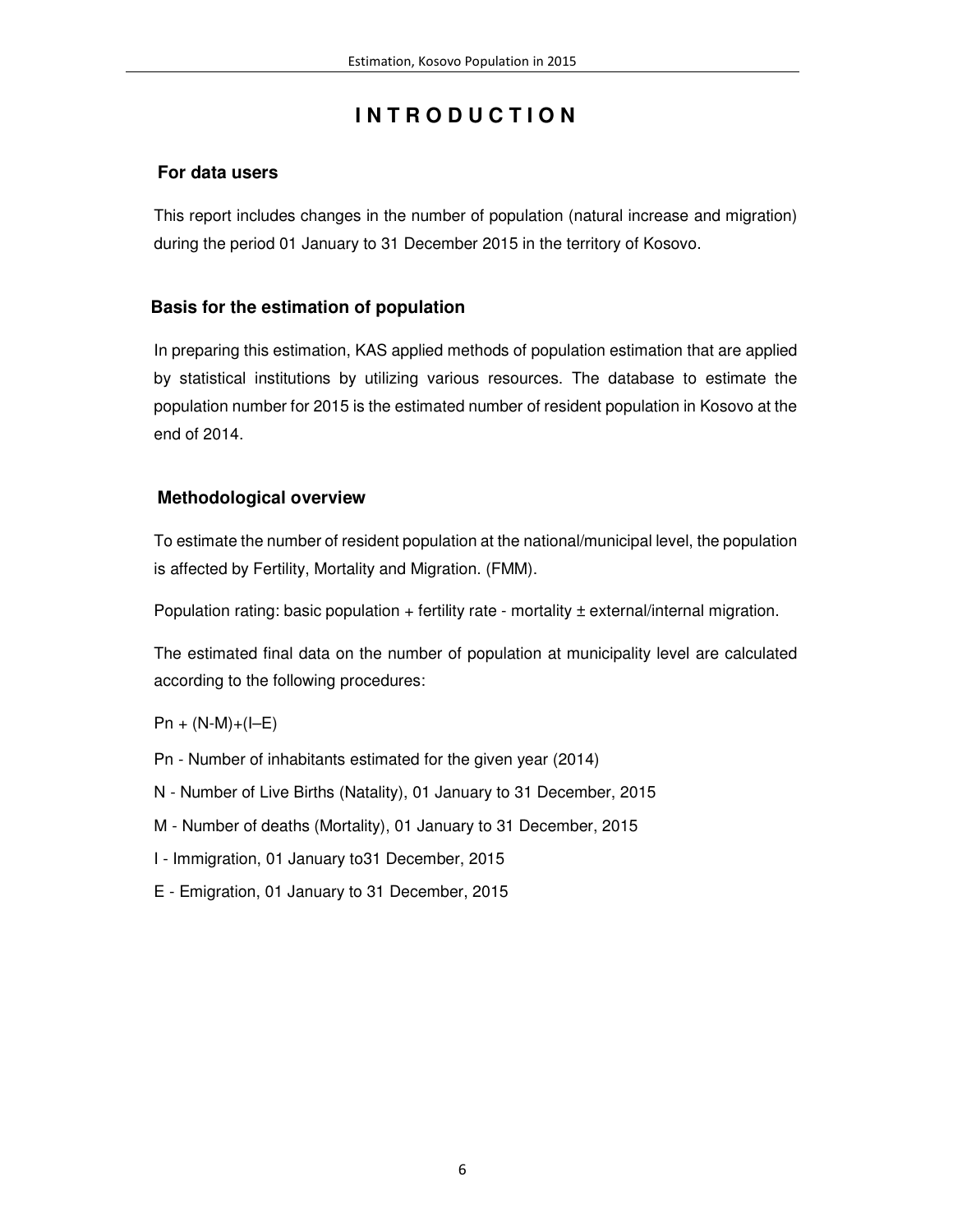#### **Data sources**

Various statistical sources have been used, such as the Estimation of 2014, the 2011 Census Database, the databases of the Birth and Death Statistics (KAS), the administrative data (various KAS databases) data from Kosovo Municipalities, Ministry of Internal Affairs (MIA), International Organization for Migration (IOM Kosovo Office), United Nations High Commissioner for Refugees (UNHCR Kosovo Office), database of EUROSTAT, statistical offices and those of migration from some states where Kosovo emigration was most pronounced.

Other administrative data were also used by local institutions, surveys, reports and other research.

These data were analyzed according to statistical methods, serving as important statistics instruments and records for estimating population numbers at country and municipality level.

#### **Basic population**

According to "Population Estimates for 2014", the number of resident population in Kosovo was 1,804,944 resident.

**Natural increase:** The population of Kosovo during 2014 has increased for 22,232 inhabitants.

**Births:** According to data from the KAS database, the number of births (registered) for 2015 was 31,433 live births, of which the permanent residence of the mother in Kosovo (resident) totaled 31,116 births. This number of births will be taken as a basis for estimating the resident population in Kosovo.

**Deaths:** Based on the data from the KAS database, the number of deaths (recorded) for 2015 was a total of 8,958 deaths, of them with resident settlement in Kosovo were 8,884 deaths. This number of deaths will be taken as a basis for estimating the resident population in Kosovo.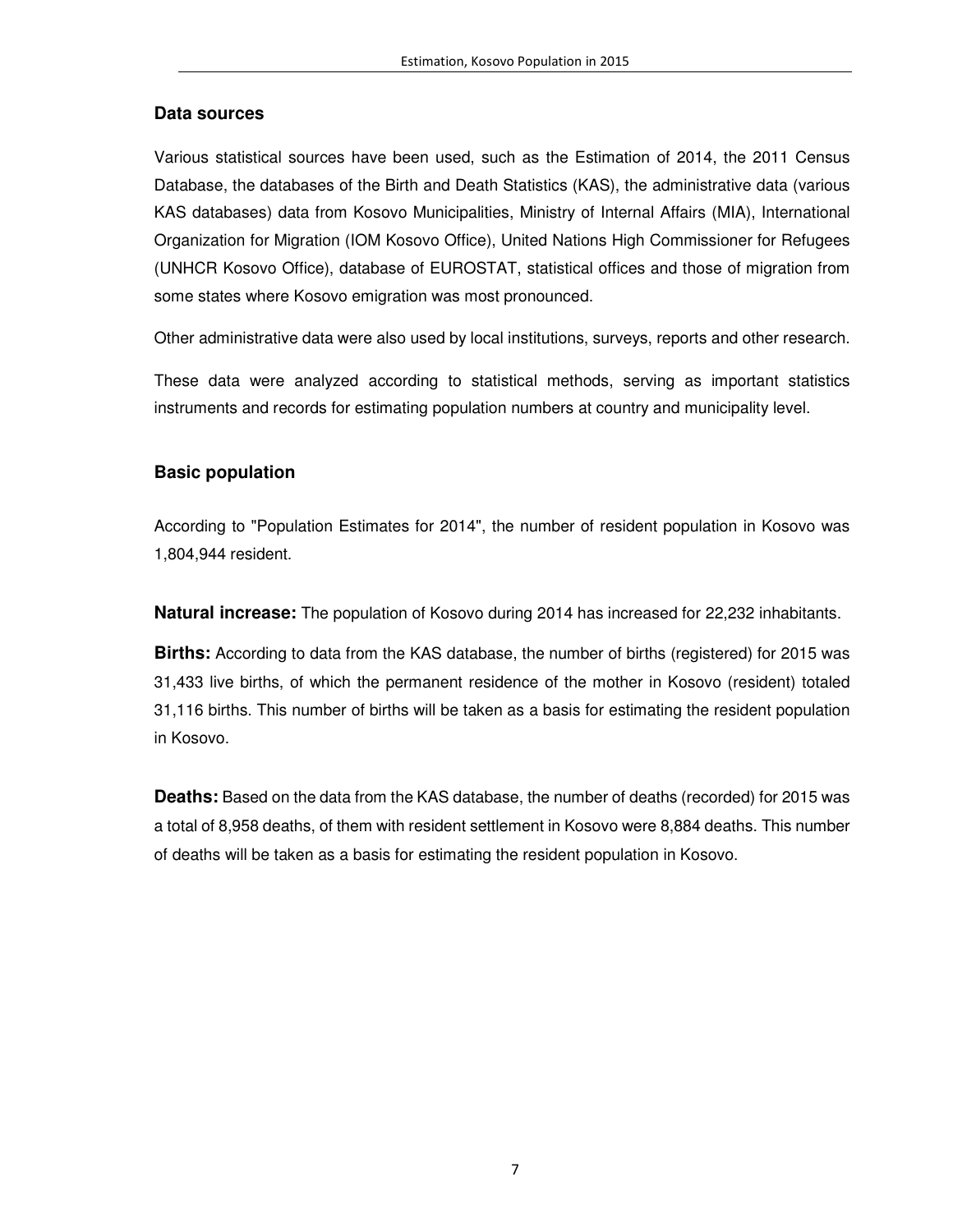#### **Migration**

**International immigration:** According to data from the Ministry of Internal Affairs (MIA), municipality, UNHCR, IOM and data from some municipalities, the number of returnees in Kosovo in 2015 was 18,862 inhabitants. This number includes returnees/resettled, number of asylum seekers of Kosovo, as well as residence permits more than one (1) year from citizens of other countries.

**International emigration:** The number of Kosovar emigrants during 2015 is estimated to be 74,434 inhabitants. This number includes all legal and illegal emigrants. The main part of the emigrants for 2015 was the called illegal emigrants who applied for asylum (first-time applicants) in EU countries including the European Free Trade Association (EFTA) countries with 67,530 emigrants, while a Kosovar symbolic number (several hundred) is estimated to emigrate illegally, but not reported to the host institutions of the respective countries. A significant number of Kosovars emigrated in legal form due to: family reunion, marriages, finding a job, permanent migration (mostly in neighboring countries), long-term employment studies, etc. In addition to the EU and EFTA countries, a number of Kosovars had also migrated to other countries mainly in the US and Canada. The number of Kosovar emigrants besides those who applied for asylum has been estimated to be 6,904 emigrants. Balance of international migration (net migration) in Kosovo for 2015 was -55,572.

**National migration:** During 2015, it is estimated that a considerable number of resident population in Kosovo has changed their place settlement (municipality) for various reasons mainly due to migration reasons, from rural settlements to urban and suburban settlements, and due to marriages. According to the estimation, the number of persons who have changed their place of residence from the previous municipality (from one municipality to another municipality within Kosovo) is a total of 8, 972 inhabitants.

#### **General increase**

 Based on this data, despite the positive natural increase of the population of 22,232 inhabitants

 due to international emigration, the resident population of Kosovo for the period 01 January to

 31 December 2015 has decreased by -33,340. The population in Kosovo for 2015 is estimated to be 1,771,604, resident inhabitants.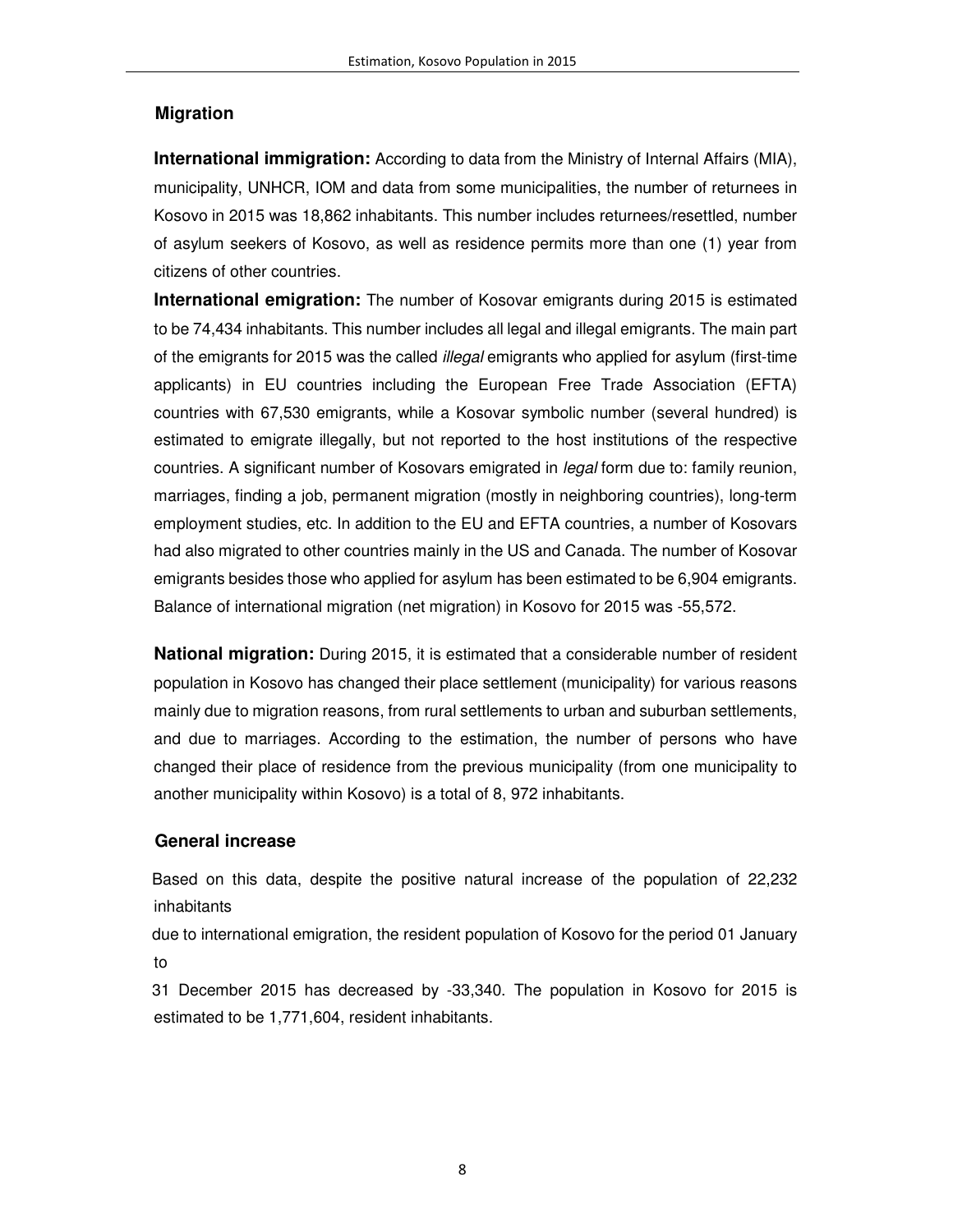|                |                     | <b>Total</b><br>estimated                      | According to permanent residence in the municipality |                  |                                                   |                                                                           |
|----------------|---------------------|------------------------------------------------|------------------------------------------------------|------------------|---------------------------------------------------|---------------------------------------------------------------------------|
| No.            | <b>Municipality</b> | population<br>(31)<br><b>December</b><br>2014) | Birth rate,<br>natality<br>(2015)                    | Mortality (2015) | <b>Natural increase</b><br>$(01.01 - 31.12/2015)$ | <b>Total population and</b><br>natural increase<br>$(01.01 - 31.12 2015)$ |
| $\mathbf{1}$   | Deçan               | 40,847                                         | 707                                                  | 138<br>569       |                                                   | 41,416                                                                    |
| $\overline{c}$ | Gjakovë             | 95,576                                         | 1,647                                                | 534              | 1,113                                             | 96,689                                                                    |
| 3              | Gllogoc             | 60,111                                         | 1,080                                                | 245              | 835                                               | 60,946                                                                    |
| 4              | Gjilan              | 87,385                                         | 1,456                                                | 534              | 922                                               | 88,307                                                                    |
| 5              | Dragash             | 34,241                                         | 519                                                  | 281              | 238                                               | 34,479                                                                    |
| 6              | Istog               | 39,963                                         | 767                                                  | 220              | 547                                               | 40,510                                                                    |
| 7              | Kaçanik             | 33,784                                         | 556                                                  | 171              | 385                                               | 34,169                                                                    |
| 8              | Klinë               | 39,527                                         | 916                                                  | 184              | 732                                               | 40,259                                                                    |
| 9              | Fushë Kosovë        | 37,735                                         | 721                                                  | 191              | 530                                               | 38,265                                                                    |
| 10             | Kamenicë            | 33,599                                         | 418                                                  | 220              | 198                                               | 33,797                                                                    |
| 11             | Mitrovicë e J.      | 71,636                                         | 1,349                                                | 388              | 961                                               | 72,597                                                                    |
| 12             | Mitrovica e V.      | 12,173                                         | 26                                                   | 15               | 11                                                | 12,184                                                                    |
| 13             | Leposaviq           | 13,515                                         | 26                                                   | 10               | 16                                                | 13,531                                                                    |
| 14             | Lipjan              | 58,373                                         | 990                                                  | 246              | 744                                               | 59,117                                                                    |
| 15             | Novobërdë           | 6,953                                          | 54                                                   | 34               | 20                                                | 6,973                                                                     |
| 16             | Obiliq              | 21,056                                         | 333                                                  | 104              | 229                                               | 21,285                                                                    |
| 17             | Rahovec             | 58,214                                         | 1,042                                                | 280              | 762                                               | 58,976                                                                    |
| 18             | Pejë                | 97,776                                         | 1,893                                                | 515              | 1,378                                             | 99,154                                                                    |
| 19             | Podujevë            | 86,836                                         | 1,452                                                | 378              | 1,074                                             | 87,910                                                                    |
| 20             | Prishtinë           | 207,062                                        | 926<br>3,418                                         |                  | 2,492                                             | 209,554                                                                   |
| 21             | Prizren             | 184,586                                        | 3,264                                                | 990              | 2,274                                             | 186,860                                                                   |
| 22             | Skenderaj           | 51,553                                         | 1,005                                                | 229              | 776                                               | 52,329                                                                    |
| 23             | Shtime              | 27,818                                         | 485                                                  | 122              | 363                                               | 28,181                                                                    |
| 24             | Shtërpcë            | 6,906                                          | 130                                                  | 120              | 10                                                | 6,916                                                                     |
| 25             | Suharekë            | 60,869                                         | 1,259                                                | 322              | 937                                               | 61,806                                                                    |
| 26             | Ferizaj             | 107,985                                        | 1,926                                                | 496              | 1,430                                             | 109,415                                                                   |
| 27             | Viti                | 47,434                                         | 799                                                  | 226              | 573                                               | 48,007                                                                    |
| 28             | Vushtrri            | 68,793                                         | 1,155                                                | 352              | 803                                               | 69,596                                                                    |
| 29             | Zubin Potok         | 6,537                                          | 25                                                   | 7                | 18                                                | 6,555                                                                     |
| 30             | Zveçan              | 7,341                                          | 22                                                   | 4                | 18                                                | 7,359                                                                     |
| 31             | Malishevë           | 56,889                                         | 1,236                                                | 174              | 1,062                                             | 57,951                                                                    |
| 32             | Junik               | 6,319                                          | 84                                                   | 25               | 59                                                | 6,378                                                                     |
| 33             | Mamushë             | 5,791                                          | 73                                                   | 33               | 40                                                | 5,831                                                                     |
| 34             | Hani i Elezit       | 9,759                                          | 175                                                  | 57               | 118                                               | 9,877                                                                     |
| 35             | Graçanicë           | 11,720                                         | 32                                                   | $\overline{7}$   | 25                                                | 11,745                                                                    |
| 36             | Ranillug            | 3,835                                          | 44                                                   | 48               | $-4$                                              | 3,831                                                                     |
| 37             | Partesh             | 1,738                                          | 18                                                   | 37               | $-19$                                             | 1,719                                                                     |
| 38             | Kllokot             | 2,709                                          | 14                                                   | 21               | $-7$                                              | 2,702                                                                     |
| <b>Total</b>   |                     | 1,804,944                                      | 31,116                                               | 8,884            | 22,232                                            | 1,827,176                                                                 |

**Tab. 1. Kosovo's population in 2014 and natural increase in 2015 at municipal level**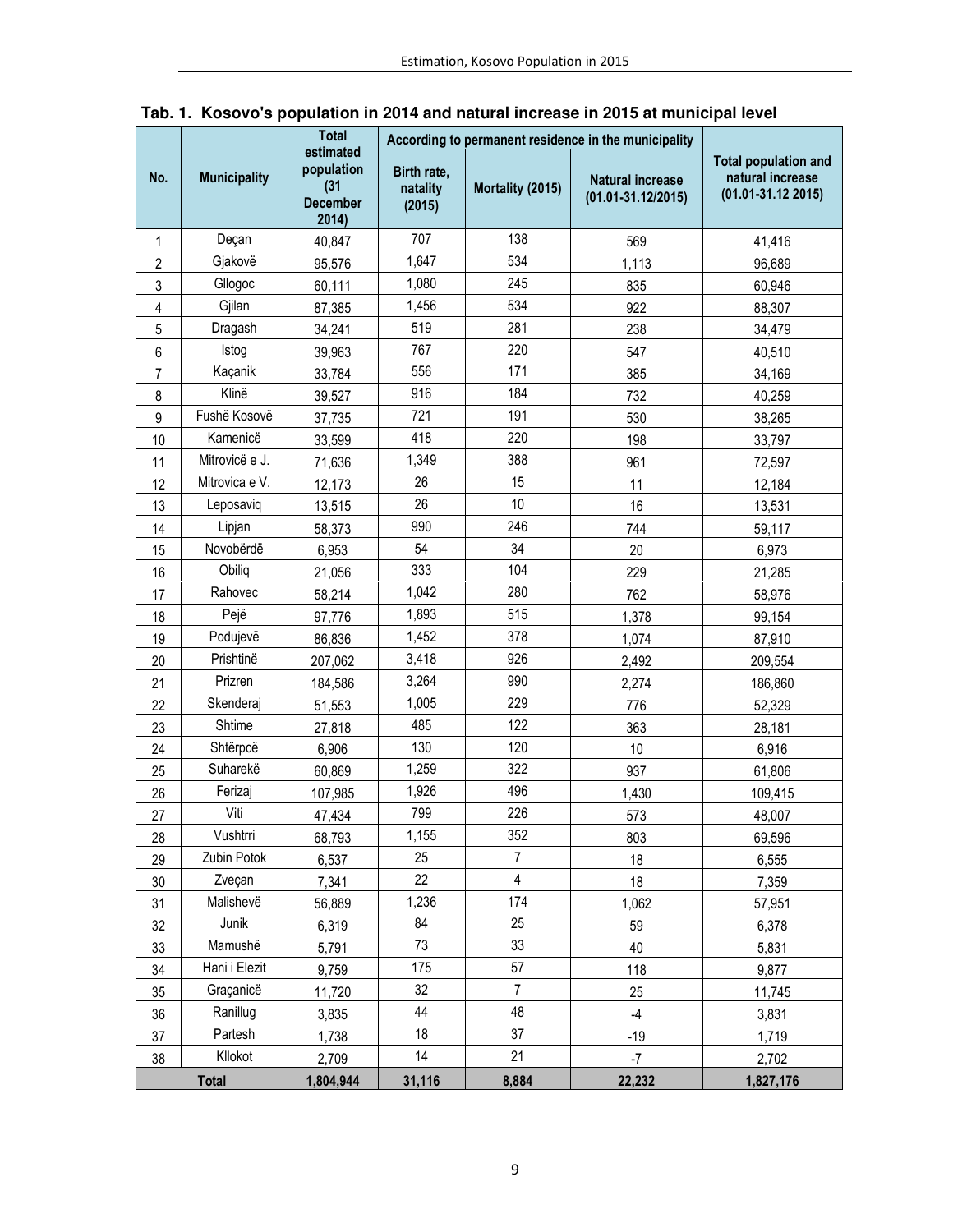|        | No. Municipality | <b>Estimated</b><br>population<br>(31)<br><b>December</b><br>2014) | International migration (2015)                   |                |                                                         | <b>National migration (2015)</b> |                |                                                 | <b>Overall</b>                                            | <b>Total</b>                                              |
|--------|------------------|--------------------------------------------------------------------|--------------------------------------------------|----------------|---------------------------------------------------------|----------------------------------|----------------|-------------------------------------------------|-----------------------------------------------------------|-----------------------------------------------------------|
|        |                  |                                                                    | immigratio <sub>emigration</sub><br>$\mathsf{n}$ |                | <b>Balance of</b><br>international<br>migration<br>2015 | immigrati<br>on                  | emigration     | Balance o <sup>.</sup><br>national<br>migration | migration<br>balance at<br>municipal<br><b>level 2015</b> | population<br>and migration<br>$(01.01 - 31.12)$<br>2015) |
| 1      | Deçan            | 40,847                                                             | 247                                              | 453            | $-206$                                                  | 121                              | 158            | $-37$                                           | $-243$                                                    | 40,604                                                    |
| 2      | Gjakovë          | 95,576                                                             | 994                                              | 3,046          | $-2052$                                                 | 259                              | 353            | $-94$                                           | $-2146$                                                   | 93,430                                                    |
| 3      | Gllogoc          | 60,111                                                             | 622                                              | 1,241          | $-619$                                                  | 231                              | 383            | $-152$                                          | $-771$                                                    | 59,340                                                    |
| 4      | Gjilan           | 87,385                                                             | 1,142                                            | 8,871          | $-7729$                                                 | 349                              | 402            | $-53$                                           | -7782                                                     | 79,603                                                    |
| 5      | Dragash          | 34,241                                                             | 354                                              | 695            | $-341$                                                  | 52                               | 149            | $-97$                                           | $-438$                                                    | 33,803                                                    |
| 6      | Istog            | 39,963                                                             | 415                                              | 1,417          | $-1002$                                                 | 229                              | 133            | 96                                              | $-906$                                                    | 39,057                                                    |
| 7      | Kaçanik          | 33,784                                                             | 375                                              | 814            | $-439$                                                  | 109                              | 216            | $-107$                                          | $-546$                                                    | 33,238                                                    |
| 8      | Klinë            | 39,527                                                             | 412                                              | 1,432          | $-1020$                                                 | 216                              | 247            | $-31$                                           | $-1051$                                                   | 38,476                                                    |
| 9      | Fushë Kosovë     | 37,735                                                             | 496                                              | 2,360          | $-1864$                                                 | 824                              | 177            | 647                                             | $-1217$                                                   | 36,518                                                    |
| 10     | Kamenicë         | 33,599                                                             | 421                                              | 2,601          | $-2180$                                                 | 85                               | 417            | $-332$                                          | $-2512$                                                   | 31,087                                                    |
| 11     | Mitrovicë e J.   | 71,636                                                             | 789                                              | 4,889          | $-4100$                                                 | 268                              | 365            | $-97$                                           | $-4197$                                                   | 67,439                                                    |
| 12     | Mitrovica e V.   | 12,173                                                             | 87                                               | 49             | 38                                                      | $\overline{2}$                   | 1              | 1                                               | 39                                                        | 12,212                                                    |
| 13     | Leposaviq        | 13,515                                                             | 78                                               | 42             | 36                                                      | 3                                | 9              | $-6$                                            | 30                                                        | 13,545                                                    |
| 14     | Lipjan           | 58,373                                                             | 635                                              | 3,066          | $-2431$                                                 | 265                              | 308            | $-43$                                           | $-2474$                                                   | 55,899                                                    |
| 15     | Novobërdë        | 6,953                                                              | 71                                               | 151            | $-80$                                                   | 111                              | 41             | 70                                              | $-10$                                                     | 6,943                                                     |
| 16     | Obilig           | 21,056                                                             | 229                                              | 2,345          | $-2116$                                                 | 183                              | 187            | $-4$                                            | $-2120$                                                   | 18,936                                                    |
| 17     | Rahovec          | 58,214                                                             | 598                                              | 574            | 24                                                      | 160                              | 252            | $-92$                                           | $-68$                                                     | 58,146                                                    |
| 18     | Pejë             | 97,776                                                             | 975                                              | 2,228          | $-1253$                                                 | 286                              | 297            | $-11$                                           | $-1264$                                                   | 96,512                                                    |
| 19     | Podujevë         | 86,836                                                             | 922                                              | 4,722          | $-3800$                                                 | 158                              | 843            | $-685$                                          | $-4485$                                                   | 82,351                                                    |
| 20     | Prishtinë        | 207,062                                                            | 2,347                                            | 8,335          | $-5988$                                                 | 2408                             | 1253           | 1155                                            | -4833                                                     | 202,229                                                   |
| 21     | Prizren          | 184,586                                                            | 1,891                                            | 2,030          | $-139$                                                  | 636                              | 371            | 265                                             | 126                                                       | 184,712                                                   |
| 22     | Skenderaj        | 51,553                                                             | 534                                              | 782            | $-248$                                                  | 188                              | 523            | $-335$                                          | $-583$                                                    | 50,970                                                    |
| 23     | Shtime           | 27,818                                                             | 291                                              | 1,213          | $-922$                                                  | 146                              | 167            | $-21$                                           | $-943$                                                    | 26,875                                                    |
| 24     | Shtërpcë         | 6,906                                                              | 53                                               | 46             | 7                                                       | 23                               | 57             | $-34$                                           | $-27$                                                     | 6,879                                                     |
| 25     | Suharekë         | 60,869                                                             | 638                                              | 2,749          | $-2111$                                                 | 249                              | 263            | $-14$                                           | $-2125$                                                   | 58,744                                                    |
| 26     | Ferizaj          | 107,985                                                            | 1,158                                            | 9,594          | $-8436$                                                 | 522                              | 327            | 195                                             | $-8241$                                                   | 99,744                                                    |
| $27\,$ | Viti             | 47,434                                                             | 495                                              | 1,680          | $-1185$                                                 | 151                              | 231            | $-80$                                           | $-1265$                                                   | 46,169                                                    |
| 28     | Vushtrri         | 68,793                                                             | 793                                              | 5,691          | -4898                                                   | 251                              | 371            | $-120$                                          | $-5018$                                                   | 63,775                                                    |
| 29     | Zubin Potok      | 6,537                                                              | 15                                               | 12             | 3                                                       | $\overline{2}$                   | 6              | -4                                              | $-1$                                                      | 6,536                                                     |
| 30     | Zveçan           | 7,341                                                              | 11                                               | $\overline{7}$ | $\overline{4}$                                          | $\overline{4}$                   | 9              | -5                                              | $-1$                                                      | 7,340                                                     |
| 31     | Malishevë        | 56,889                                                             | 589                                              | 1,113          | $-524$                                                  | 203                              | 329            | $-126$                                          | $-650$                                                    | 56,239                                                    |
| 32     | Junik            | 6,319                                                              | 8                                                | 6              | $\overline{2}$                                          | 14                               | 12             | $\overline{c}$                                  | 4                                                         | 6,323                                                     |
| 33     | Mamushë          | 5,791                                                              | 17                                               | 10             | $\overline{7}$                                          | $\overline{2}$                   | 1              | 1                                               | 8                                                         | 5,799                                                     |
| 34     | Hani i Elezit    | 9,759                                                              | 63                                               | 114            | $-51$                                                   | 45                               | 41             | 4                                               | $-47$                                                     | 9,712                                                     |
| 35     | Graçanicë        | 11,720                                                             | 64                                               | 33             | 31                                                      | 171                              | 47             | 124                                             | 155                                                       | 11,875                                                    |
| 36     | Ranillug         | 3,835                                                              | 13                                               | 9              | $\overline{4}$                                          | 9                                | 5              | 4                                               | 8                                                         | 3,843                                                     |
| 37     | Partesh          | 1,738                                                              | 8                                                | 5              | 3                                                       | 6                                | $\overline{4}$ | 2                                               | 5                                                         | 1,743                                                     |
| 38     | Kllokot          | 2,709                                                              | 12                                               | 9              | 3                                                       | 31                               | 17             | 14                                              | 17                                                        | 2,726                                                     |
|        | Total            | 1,804,944                                                          | 18,862                                           | 74,434         | $-55,572$                                               | 8972                             | 8972           | 0                                               | $-55,572$                                                 | 1,749,372                                                 |

 **Tab. 2. In total, Kosovo's population in 2014 and migration for 2015**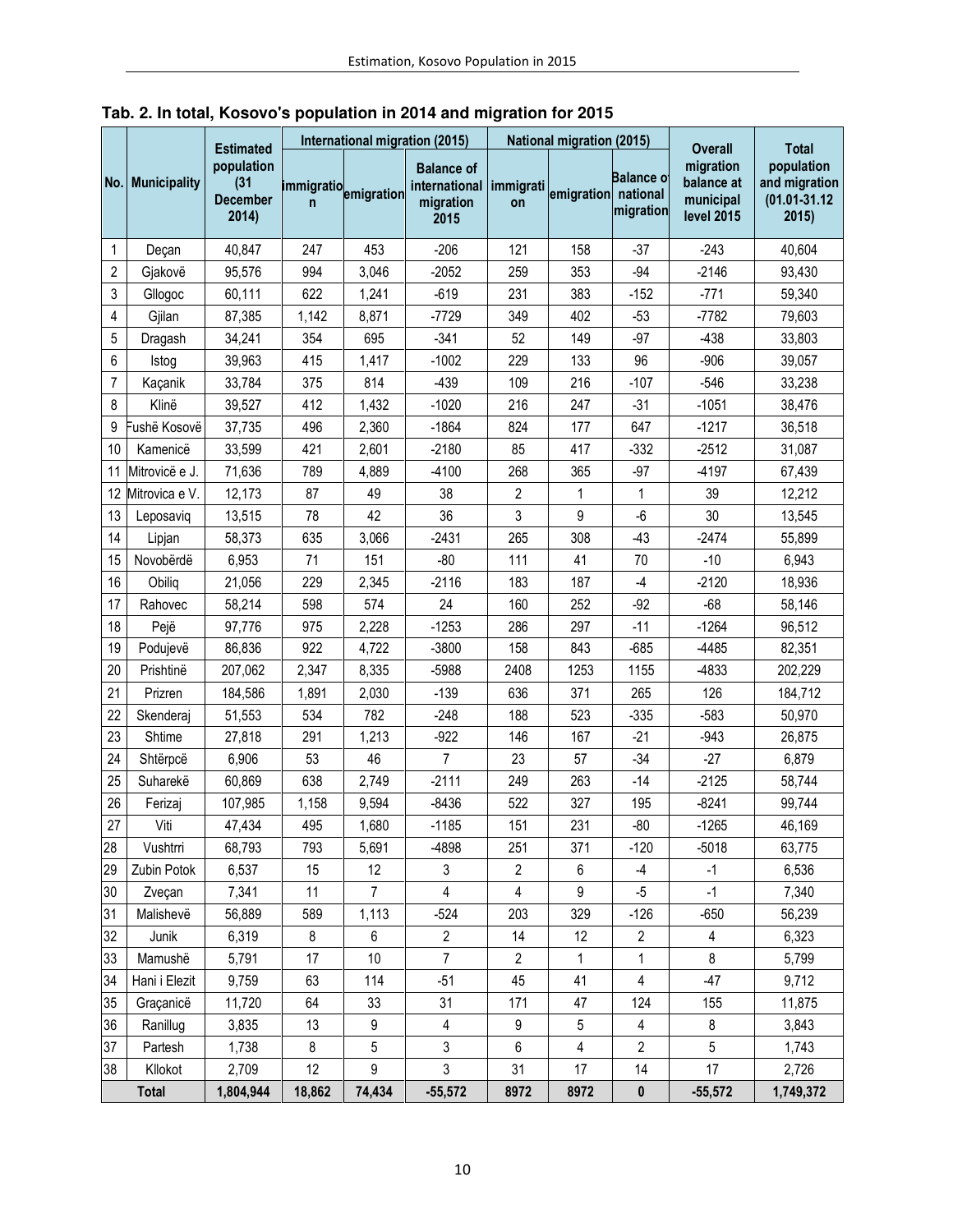| No.            | <b>Municipality</b> | <b>Total estimated</b><br>population (31<br>December 2014) | <b>Natural</b><br>increase<br>$(01.01 -$<br>31.12.2015) | <b>Balance of</b><br>migration<br>$(01.01 -$<br>31.12.2015) | <b>Overall</b><br>increase for<br>2015 | Kosovo's total<br>population<br>estimated for 2015<br>(31 December,<br>2015) |
|----------------|---------------------|------------------------------------------------------------|---------------------------------------------------------|-------------------------------------------------------------|----------------------------------------|------------------------------------------------------------------------------|
| 1              | Deçan               | 40,847                                                     | 569                                                     | $-243$                                                      | 326                                    | 41,173                                                                       |
| $\overline{2}$ | Gjakovë             | 95,576                                                     | 1,113                                                   | $-2,146$                                                    | $-1,033$                               | 94,543                                                                       |
| 3              | Gllogoc             | 60,111                                                     | 835                                                     | $-771$                                                      | 64                                     | 60,175                                                                       |
| 4              | Gjilan              | 87,385                                                     | 922                                                     | $-7,782$                                                    | $-6,860$                               | 80,525                                                                       |
| 5              | Dragash             | 34,241                                                     | 238                                                     | $-438$                                                      | $-200$                                 | 34,041                                                                       |
| 6              | Istog               | 39,963                                                     | 547                                                     | $-906$                                                      | $-359$                                 | 39,604                                                                       |
| $\overline{7}$ | Kaçanik             | 33,784                                                     | 385                                                     | $-546$                                                      | $-161$                                 | 33,623                                                                       |
| 8              | Klinë               | 39,527                                                     | 732                                                     | $-1,051$                                                    | $-319$                                 | 39,208                                                                       |
|                | Fushë               |                                                            |                                                         |                                                             |                                        |                                                                              |
| 9              | Kosovë              | 37,735                                                     | 530                                                     | $-1,217$                                                    | $-687$                                 | 37,048                                                                       |
| 10             | Kamenicë            | 33,599                                                     | 198                                                     | $-2,512$                                                    | $-2,314$                               | 31,285                                                                       |
| 11             | Mitrovicë e J.      | 71,636                                                     | 961                                                     | $-4,197$                                                    | $-3,236$                               | 68,400                                                                       |
| 12             | Mitrovica e V.      | 12,173                                                     | 11                                                      | 39                                                          | 50                                     | 12,223                                                                       |
| 13             | Leposaviq           | 13,515                                                     | 16                                                      | 30                                                          | 46                                     | 13,561                                                                       |
| 14             | Lipjan              | 58,373                                                     | 744                                                     | $-2,474$                                                    | $-1,730$                               | 56,643                                                                       |
| 15             | Novobërdë           | 6,953                                                      | 20                                                      | $-10$                                                       | 10                                     | 6,963                                                                        |
| 16             | Obilig              | 21,056                                                     | 229                                                     | $-2,120$                                                    | $-1,891$                               | 19,165                                                                       |
| 17             | Rahovec             | 58,214                                                     | 762                                                     | $-68$                                                       | 694                                    | 58,908                                                                       |
| 18             | Pejë                | 97,776                                                     | 1,378                                                   | $-1,264$                                                    | 114                                    | 97,890                                                                       |
| 19             | Podujevë            | 86,836                                                     | 1,074                                                   | $-4,485$                                                    | $-3,412$                               | 83,425                                                                       |
| 20             | Prishtinë           | 207,062                                                    | 2,492                                                   | $-4,833$                                                    | $-2,341$                               | 204,721                                                                      |
| 21             | Prizren             | 184,586                                                    | 2,274                                                   | 126                                                         | 2,400                                  | 186,986                                                                      |
| 22             | Skenderaj           | 51,553                                                     | 776                                                     | $-583$                                                      | 193                                    | 51,746                                                                       |
| 23             | Shtime              | 27,818                                                     | 363                                                     | $-943$                                                      | $-580$                                 | 27,238                                                                       |
| 24             | Shtërpcë            | 6,906                                                      | 10                                                      | $-27$                                                       | $-17$                                  | 6,889                                                                        |
| 25             | Suharekë            | 60,869                                                     | 937                                                     | $-2,125$                                                    | $-1,188$                               | 59,681                                                                       |
| 26             | Ferizaj             | 107,985                                                    | 1,430                                                   | $-8,241$                                                    | $-6,811$                               | 101,174                                                                      |
| 27             | Viti                | 47,434                                                     | 573                                                     | $-1,265$                                                    | $-692$                                 | 46,742                                                                       |
| 28             | Vushtrri            | 68,793                                                     | 803                                                     | $-5,018$                                                    | $-4,215$                               | 64,578                                                                       |
| 29             | Zubin Potok         | 6,537                                                      | 18                                                      | $-1$                                                        | 17                                     | 6,554                                                                        |
| $30\,$         | Zveçan              | 7,341                                                      | 18                                                      | $-1$                                                        | 17                                     | 7,358                                                                        |
| 31             | Malishevë           | 56,889                                                     | 1,062                                                   | $-650$                                                      | 411                                    | 57,301                                                                       |
| 32             | Junik               | 6,319                                                      | 59                                                      | $\overline{4}$                                              | 63                                     | 6,382                                                                        |
| 33             | Mamushë             | 5,791                                                      | 40                                                      | $\bf 8$                                                     | 48                                     | 5,839                                                                        |
| 34             | Hani i Elezit       | 9,759                                                      | 118                                                     | $-47$                                                       | 71                                     | 9,830                                                                        |
| 35             | Graçanicë           | 11,720                                                     | 25                                                      | 155                                                         | 180                                    | 11,900                                                                       |
| 36             | Ranillug            | 3,835                                                      | $-4$                                                    | 8                                                           | 4                                      | 3,839                                                                        |
| 37             | Partesh             | 1,738                                                      | $-19$                                                   | 5                                                           | $-14$                                  | 1,724                                                                        |
| 38             | Kllokot             | 2,709                                                      | $-7$                                                    | 17                                                          | 10                                     | 2,719                                                                        |
| <b>Total</b>   |                     | 1,804,944                                                  | 22,232                                                  | $-55,572$                                                   | $-33,340$                              | 1,771,604                                                                    |

 **Tab. 3 In total, Kosovo's population estimated for 2015**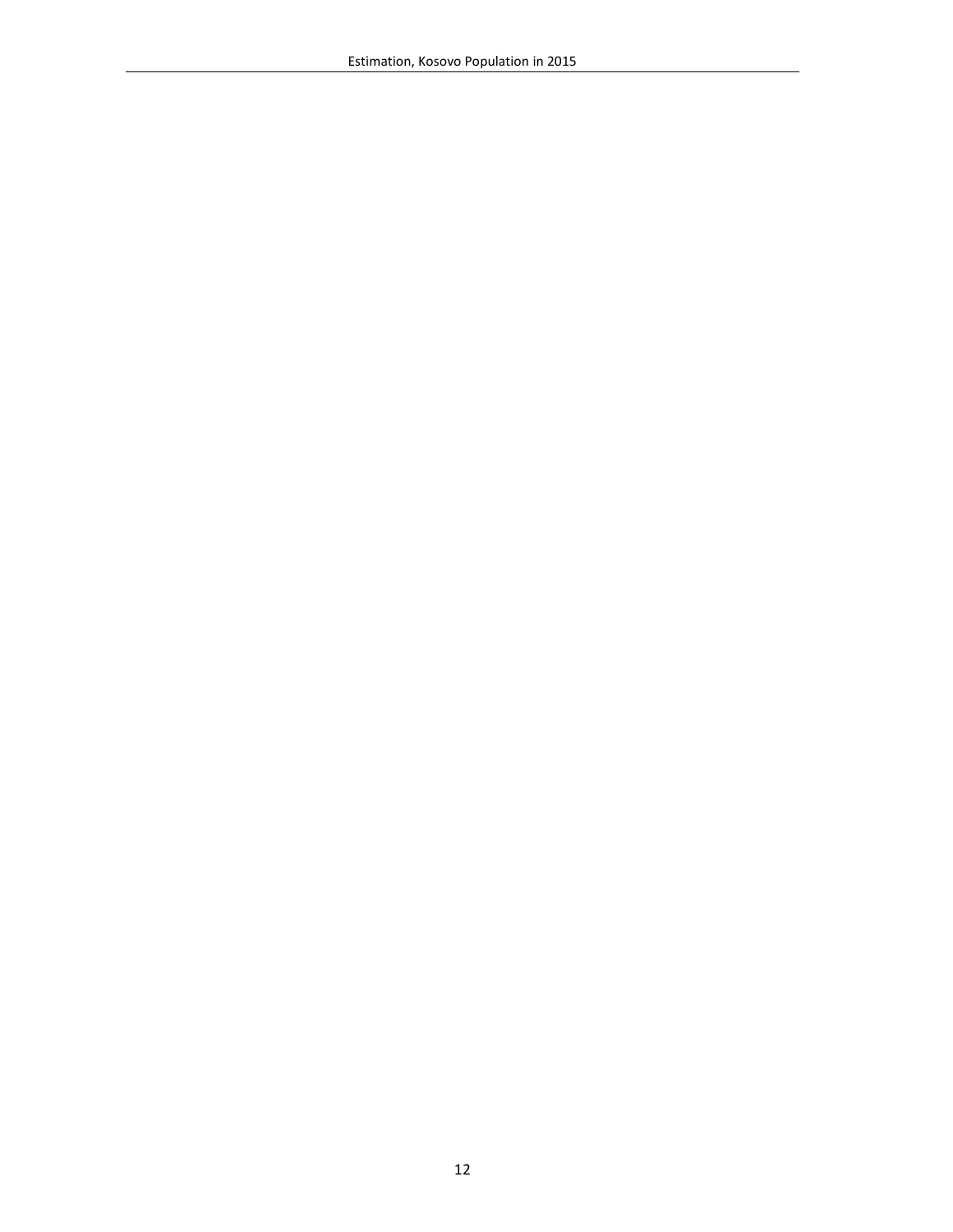Cataloguing in Publication - **(CIP)**  National Library of Kosovo "Pjetër Bogdani"

312.1(496.51) "2015"(084.2)

Estimation Kosovo Population in 2015 / [This report was prepares by Bashkim Bellaqa...et al.]. - Prishtinë : Pristina: Kosovo Agency of Statistics, 2017. - 12 f. : ilustr. ; 28 cm.

Foreword / Isa Krasniqi: f. 4

1.Bellaqa, Bashkim

**ISBN 978-9951-22-373-7**